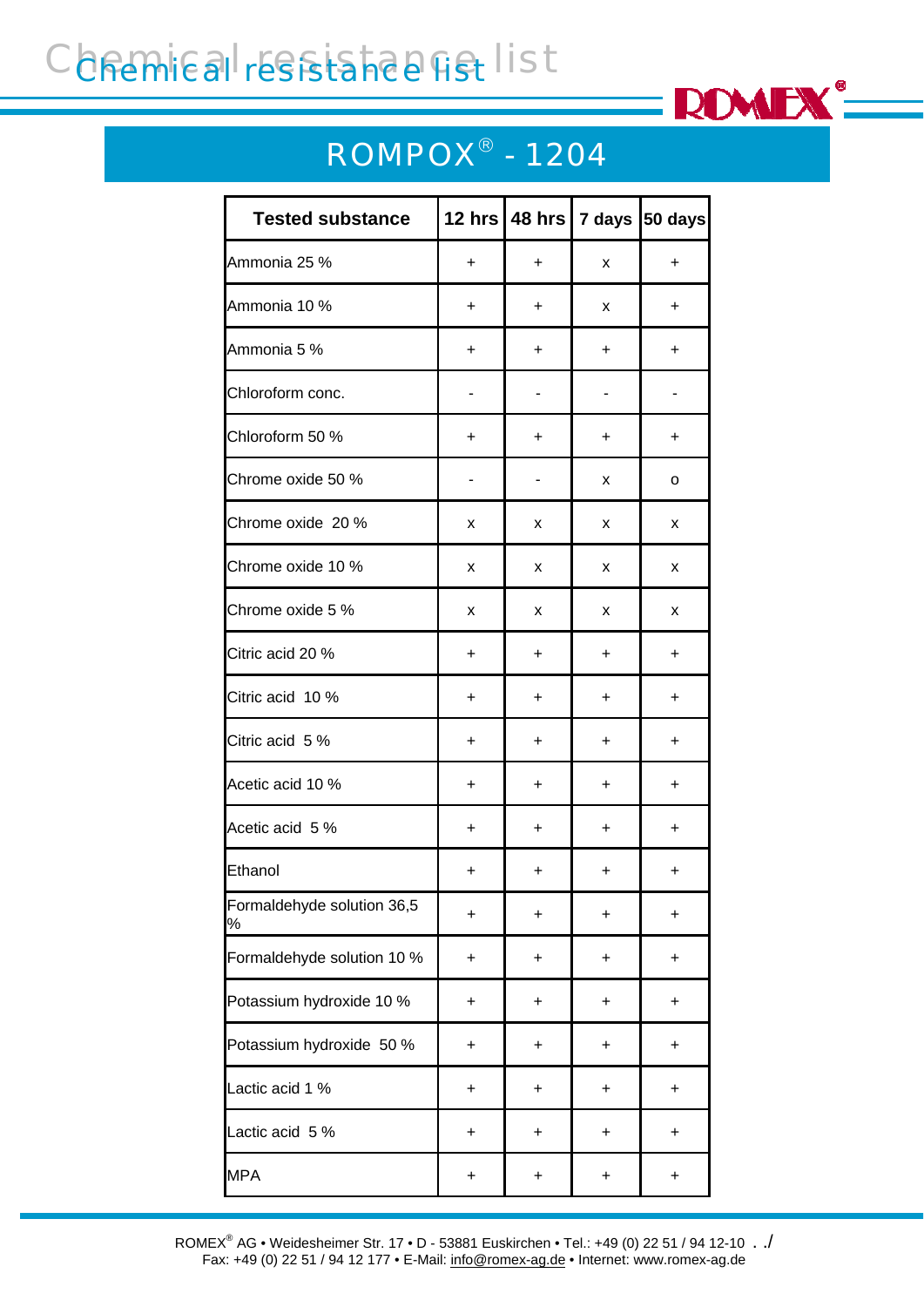## Chemical resistance list